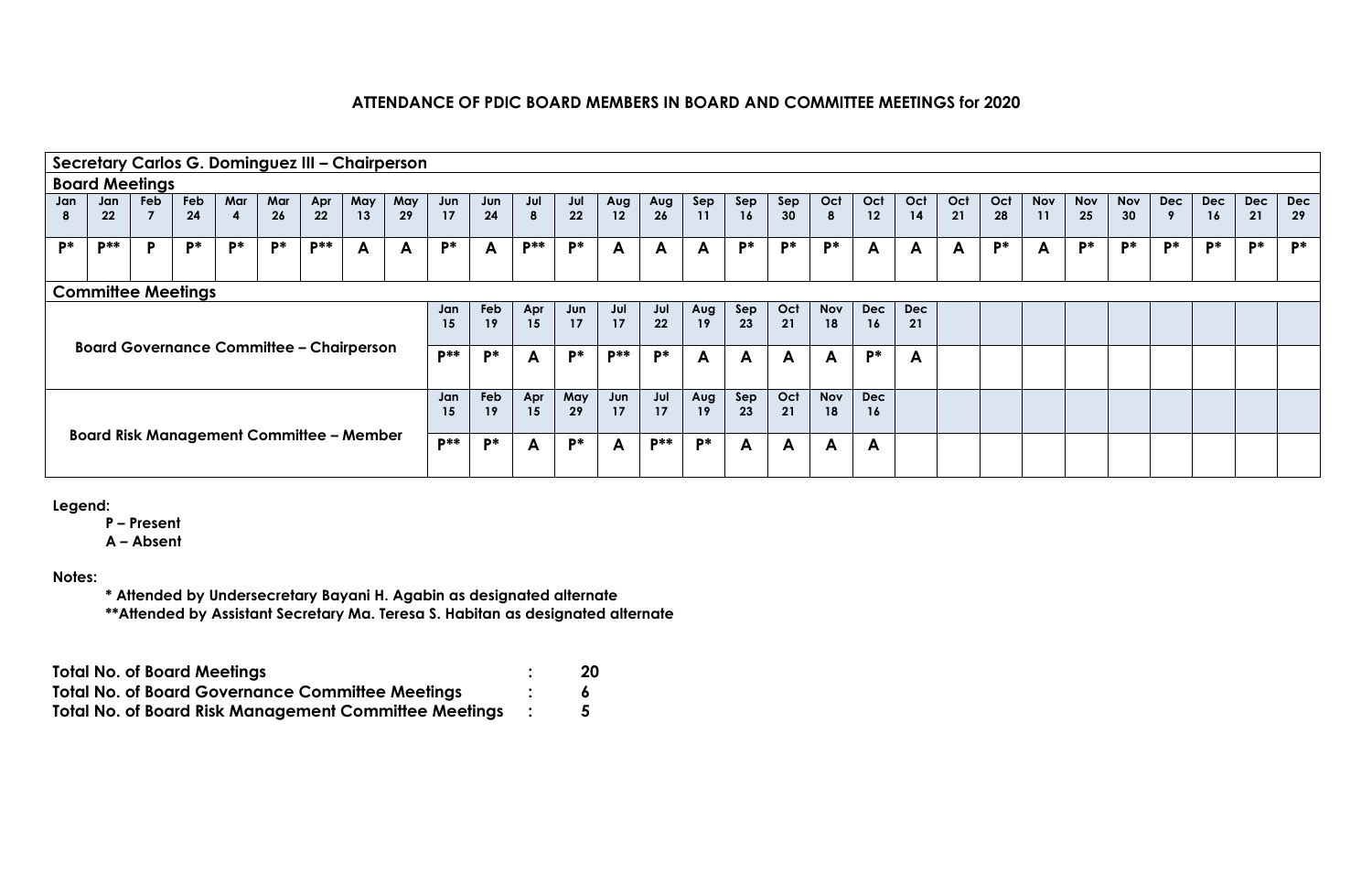|                       |                           |                |     |                  |     |     | President Roberto B. Tan - Vice Chairperson     |     |     |     |     |     |     |     |     |     |     |            |            |     |     |     |            |            |            |            |            |            |            |
|-----------------------|---------------------------|----------------|-----|------------------|-----|-----|-------------------------------------------------|-----|-----|-----|-----|-----|-----|-----|-----|-----|-----|------------|------------|-----|-----|-----|------------|------------|------------|------------|------------|------------|------------|
| <b>Board Meetings</b> |                           |                |     |                  |     |     |                                                 |     |     |     |     |     |     |     |     |     |     |            |            |     |     |     |            |            |            |            |            |            |            |
| Jan                   | Jan                       | <b>Feb</b>     | Feb | Mar              | Mar | Apr | May                                             | May | Jun | Jun | Jul | Jul | Aug | Aug | Sep | Sep | Sep | Oct        | Oct        | Oct | Oct | Oct | <b>Nov</b> | <b>Nov</b> | <b>Nov</b> | <b>Dec</b> | <b>Dec</b> | <b>Dec</b> | <b>Dec</b> |
|                       | 22                        | $\overline{7}$ | 24  | $\boldsymbol{4}$ | 26  | 22  | 13                                              | 29  | 17  | 24  | 8   | 22  | 12  | 26  | 11  | 16  | 30  | 8          | 12         | 14  | 21  | 28  | 11         | 25         | 30         | 9          | <b>16</b>  | 21         | 29         |
| D                     | D                         | P.             | D   | Þ                | D   | Þ   | Þ                                               | Þ   | D   | Þ   | P   | P   | Þ   | Þ   | Þ   | D   | D   | D          | P          | Þ   | P   | P   | P          | D          | D          | D          | P          | D          | D          |
|                       |                           |                |     |                  |     |     |                                                 |     |     |     |     |     |     |     |     |     |     |            |            |     |     |     |            |            |            |            |            |            |            |
|                       | <b>Committee Meetings</b> |                |     |                  |     |     |                                                 |     |     |     |     |     |     |     |     |     |     |            |            |     |     |     |            |            |            |            |            |            |            |
|                       |                           |                |     |                  |     |     |                                                 |     | Jan | Feb | Apr | Jun | Jul | Jul | Aug | Sep | Oct | <b>Nov</b> | <b>Dec</b> | Dec |     |     |            |            |            |            |            |            |            |
|                       |                           |                |     |                  |     |     |                                                 |     | 15  | 19  | 15  | 17  | 17  | 22  | 19  | 23  | 21  | 18         | 16         | 21  |     |     |            |            |            |            |            |            |            |
|                       |                           |                |     |                  |     |     | <b>Board Governance Committee - Member</b>      |     | P   | Đ   | Đ   | P   | Þ   | Þ   | Þ   | D   | D   | D.         | P          | Þ   |     |     |            |            |            |            |            |            |            |
|                       |                           |                |     |                  |     |     |                                                 |     |     |     |     |     |     |     |     |     |     |            |            |     |     |     |            |            |            |            |            |            |            |
|                       |                           |                |     |                  |     |     |                                                 |     | Jan | Feb | Apr | May | Jun | Jul | Aug | Sep | Oct | <b>Nov</b> | Dec        |     |     |     |            |            |            |            |            |            |            |
|                       |                           |                |     |                  |     |     |                                                 |     | 15  | 19  | 15  | 29  | 17  | 17  | 19  | 23  | 21  | 18         | 16         |     |     |     |            |            |            |            |            |            |            |
|                       |                           |                |     |                  |     |     | <b>Board Risk Management Committee - Member</b> |     | P   | P   | P   | P   | Þ   | P   | D   | D   | D   | D.         | P          |     |     |     |            |            |            |            |            |            |            |
|                       |                           |                |     |                  |     |     |                                                 |     |     |     |     |     |     |     |     |     |     |            |            |     |     |     |            |            |            |            |            |            |            |

**Legend:**

**P – Present**

| <b>Total No. of Board Meetings</b>                           | 30 |
|--------------------------------------------------------------|----|
| <b>Total No. of Board Governance Committee Meetings</b>      |    |
| <b>Total No. of Board Risk Management Committee Meetings</b> |    |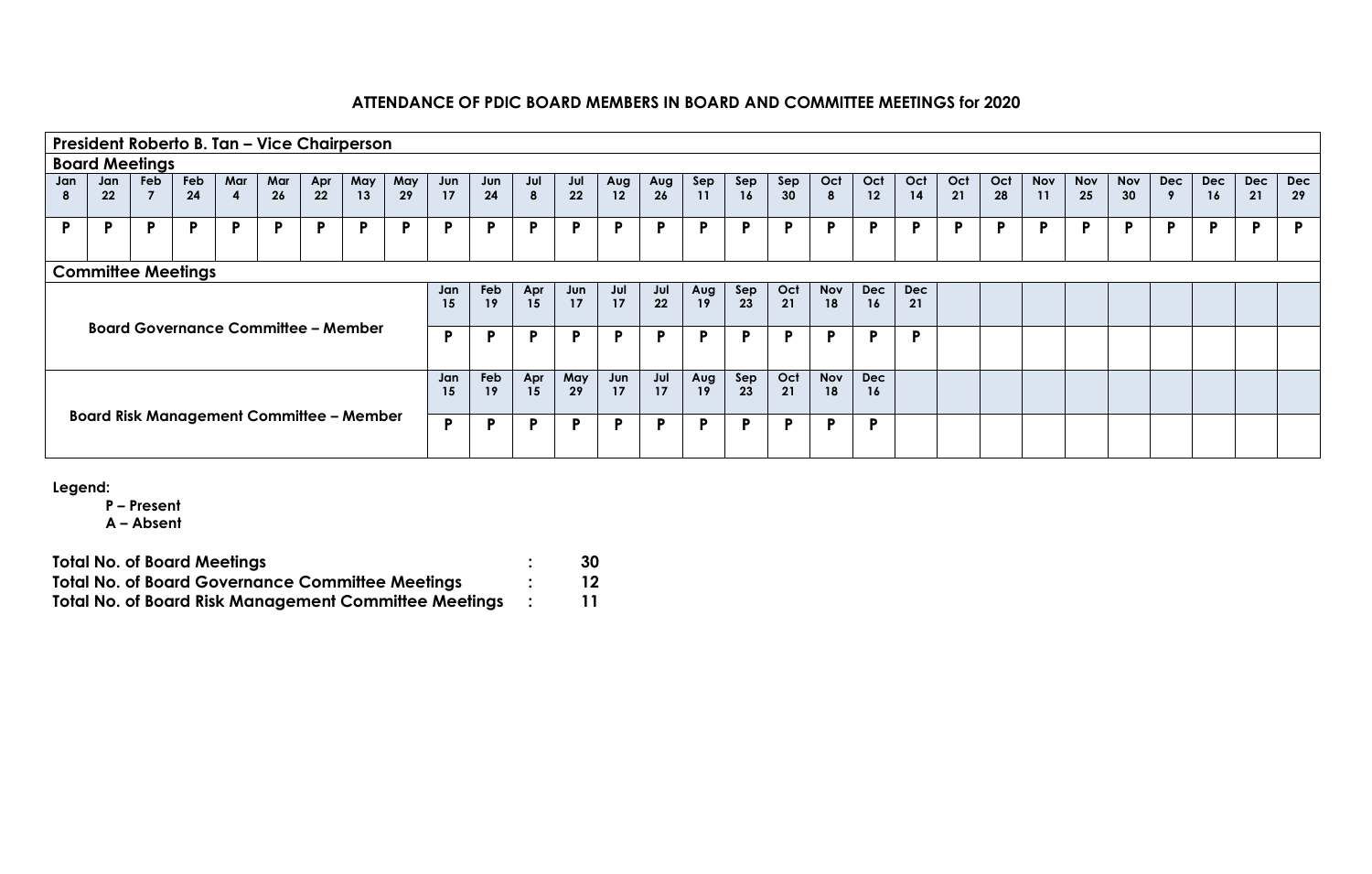|              |                       |                | Governor Benjamin E. Diokno           |                         |             |          |                                                 |          |           |              |             |                 |             |             |             |           |             |                  |                  |                  |       |     |            |            |            |            |             |             |            |
|--------------|-----------------------|----------------|---------------------------------------|-------------------------|-------------|----------|-------------------------------------------------|----------|-----------|--------------|-------------|-----------------|-------------|-------------|-------------|-----------|-------------|------------------|------------------|------------------|-------|-----|------------|------------|------------|------------|-------------|-------------|------------|
|              | <b>Board Meetings</b> |                |                                       |                         |             |          |                                                 |          |           |              |             |                 |             |             |             |           |             |                  |                  |                  |       |     |            |            |            |            |             |             |            |
| Jan          | Jan                   | Feb            | Feb                                   | Mar                     | Mar         | Apr      | May                                             | May      | Jun       | Jun          | Jul         | Jul             | Aug         | Aug         | Sep         | Sep       | Sep         | Oct              | Oct              | Oct              | Oct   | Oct | <b>Nov</b> | Nov        | <b>Nov</b> | <b>Dec</b> | <b>Dec</b>  | <b>Dec</b>  | <b>Dec</b> |
| 8            | 22                    | $\overline{7}$ | 24                                    | $\overline{\mathbf{4}}$ | 26          | 22       | 13                                              | 29       | 17        | 24           | 8           | 22              | 12          | 26          | 11          | 16        | 30          | 8                | 12               | 14               | 21    | 28  | 11         | 25         | 30         | 9          | 16          | 21          | 29         |
| <b>D</b> *** | D*                    | $P^{**}$       | <b>D</b> ***                          | $\mathbf{p}$ **         | <b>D</b> ** | $P^{**}$ | <b>D</b> **                                     | $P^{**}$ | D*        | P*           | $P^*$       | P*              | P*          | $p**$       | $P^*$       | $p**$     | $P^*$       | <b>D</b> **      | $P^*$            | P*               | $p**$ | P*  | $P^{**}$   | <b>p</b> * | P*         | D*         | <b>D***</b> | <b>D***</b> | P*         |
|              |                       |                | <b>Committee Meetings</b>             |                         |             |          |                                                 |          |           |              |             |                 |             |             |             |           |             |                  |                  |                  |       |     |            |            |            |            |             |             |            |
|              |                       |                |                                       |                         |             |          |                                                 |          | Jan<br>15 | Feb<br>19    | Apr<br>15   | Jun<br>17       | Jul<br>17   | Jul<br>22   | Aug<br>19   | Sep<br>23 | Oct<br>21   | Nov<br>18        | <b>Dec</b><br>16 | <b>Dec</b><br>21 |       |     |            |            |            |            |             |             |            |
|              |                       |                |                                       |                         |             |          | <b>Board Governance Committee - Member</b>      |          | D*        | $p**$        | <b>p</b> ** | D*              | <b>D</b> ** | P*          | P*          | P*        | $p**$       | p*               | <b>D</b> ***     | <b>D</b> ***     |       |     |            |            |            |            |             |             |            |
|              |                       |                |                                       |                         |             |          |                                                 |          | Jan<br>15 | Feb<br>19    | Apr<br>15   | May<br>29       | Jun<br>17   | Jul<br>17   | Aug<br>19   | Sep<br>23 | Oct<br>21   | <b>Nov</b><br>18 | <b>Dec</b><br>16 |                  |       |     |            |            |            |            |             |             |            |
|              |                       |                |                                       |                         |             |          | <b>Board Risk Management Committee - Member</b> |          | p*        | $P^{**}$     | <b>P**</b>  | <b>D</b> **     | P*          | <b>p</b> ** | P*          | P*        | <b>p</b> ** | P*               | <b>D</b> ***     |                  |       |     |            |            |            |            |             |             |            |
|              |                       |                |                                       |                         |             |          |                                                 |          | Jan<br>15 | Feb<br>-5    | Feb<br>19   | Apr<br>15       | Apr<br>24   | Jun<br>17   | Jul<br>17   | Aug<br>24 | Sep<br>23   | Oct<br>21        | <b>Nov</b><br>18 | <b>Dec</b><br>16 |       |     |            |            |            |            |             |             |            |
|              |                       |                | <b>Board Audit Committee - Member</b> |                         |             |          |                                                 |          | D*        | <b>D</b> *** | <b>D</b> ** | $\mathbf{p}$ ** | $p**$       | $P^*$       | <b>D</b> ** | $p**$     | $P^*$       | <b>p</b> **      | $\mathsf{A}$     | <b>D</b> ***     |       |     |            |            |            |            |             |             |            |

**Legend:**

**P – Present**

**A – Absent**

**N/A – Not Applicable**

#### **Notes:**

**\* Attended by Deputy Governor Chuchi G. Fonacier as designated alternate**

**\*\* Attended by Managing Director Arifa A. Ala as authorized representative**

**\*\*\*Attended by Assistant Governor Restituto C. Cruz as authorized representative** 

| <b>Total No. of Board Meetings</b>                           | 30 |
|--------------------------------------------------------------|----|
| <b>Total No. of Board Governance Committee Meetings</b>      | 12 |
| <b>Total No. of Board Risk Management Committee Meetings</b> | 11 |
| <b>Total No. of Board Audit Committee Meetings</b>           | 11 |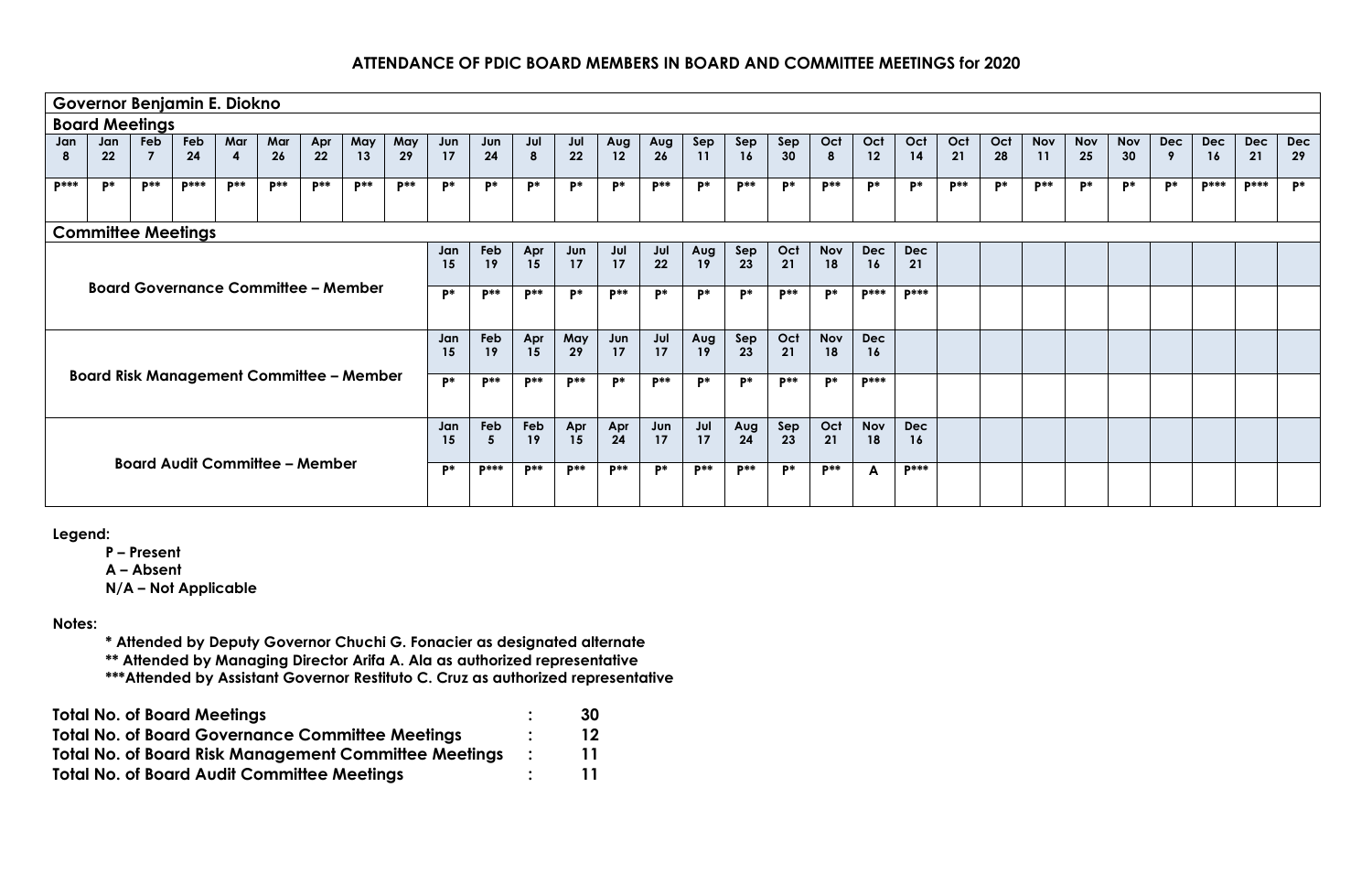|     |     |                       |                           |                         | Director Rogelio M. Guadalquiver      |     |                                                 |     |           |           |           |           |           |           |           |           |           |                  |                  |                  |     |     |            |            |            |            |            |     |            |
|-----|-----|-----------------------|---------------------------|-------------------------|---------------------------------------|-----|-------------------------------------------------|-----|-----------|-----------|-----------|-----------|-----------|-----------|-----------|-----------|-----------|------------------|------------------|------------------|-----|-----|------------|------------|------------|------------|------------|-----|------------|
|     |     | <b>Board Meetings</b> |                           |                         |                                       |     |                                                 |     |           |           |           |           |           |           |           |           |           |                  |                  |                  |     |     |            |            |            |            |            |     |            |
| Jan | Jan | <b>Feb</b>            | <b>Feb</b>                | Mar                     | Mar                                   | Apr | May                                             | May | Jun       | Jun       | Jul       | Jul       | Aug       | Aug       | Sep       | Sep       | Sep       | Oct              | Oct              | Oct              | Oct | Oct | <b>Nov</b> | <b>Nov</b> | <b>Nov</b> | <b>Dec</b> | <b>Dec</b> | Dec | <b>Dec</b> |
| 8   | 22  | 7                     | 24                        | $\overline{\mathbf{4}}$ | 26                                    | 22  | 13                                              | 29  | 17        | 24        | 8         | 22        | 12        | 26        | 11        | 16        | 30        | 8                | 12               | 14               | 21  | 28  | 11         | 25         | 30         | 9          | <b>16</b>  | 21  | 29         |
| P   | P   | P.                    | P                         | P                       | D                                     | P   | P                                               | P.  | P         | P         | P         | P         | P         | P         | P         | P         | P         | P                | P                | P                | P   | P   | P          | P          | P          | P          | P          | D   | P          |
|     |     |                       | <b>Committee Meetings</b> |                         |                                       |     |                                                 |     |           |           |           |           |           |           |           |           |           |                  |                  |                  |     |     |            |            |            |            |            |     |            |
|     |     |                       |                           |                         |                                       |     |                                                 |     | Jan<br>15 | Feb<br>19 | Apr<br>15 | Jun<br>17 | Jul<br>17 | Jul<br>22 | Aug<br>19 | Sep<br>23 | Oct<br>21 | <b>Nov</b><br>18 | <b>Dec</b><br>16 | Dec<br>21        |     |     |            |            |            |            |            |     |            |
|     |     |                       |                           |                         |                                       |     | <b>Board Governance Committee - Member</b>      |     | P         | P         | P         | P         | P         | P         | P         | P         | P         | P                | P                | P                |     |     |            |            |            |            |            |     |            |
|     |     |                       |                           |                         |                                       |     |                                                 |     | Jan<br>15 | Feb<br>19 | Apr<br>15 | May<br>29 | Jun<br>17 | Jul<br>17 | Aug<br>19 | Sep<br>23 | Oct<br>21 | <b>Nov</b><br>18 | <b>Dec</b><br>16 |                  |     |     |            |            |            |            |            |     |            |
|     |     |                       |                           |                         |                                       |     | <b>Board Risk Management Committee - Member</b> |     | P         | P         | P         | P         | P         | P         | P         | P         | P         | P                | P                |                  |     |     |            |            |            |            |            |     |            |
|     |     |                       |                           |                         |                                       |     |                                                 |     | Jan<br>15 | Feb<br>5  | Feb<br>19 | Apr<br>15 | Apr<br>24 | Jun<br>17 | Jul<br>17 | Aug<br>24 | Sep<br>23 | Oct<br>21        | <b>Nov</b><br>18 | <b>Dec</b><br>16 |     |     |            |            |            |            |            |     |            |
|     |     |                       |                           |                         | <b>Board Audit Committee - Member</b> |     |                                                 |     | P         | P         | P         | P         | P         | P         | <b>P</b>  | P         | P         | P                | P                | P                |     |     |            |            |            |            |            |     |            |

**Legend:**

**P – Present**

| <b>Total No. of Board Meetings</b>                           |               | 30 |
|--------------------------------------------------------------|---------------|----|
| <b>Total No. of Board Governance Committee Meetings</b>      |               | 12 |
| <b>Total No. of Board Risk Management Committee Meetings</b> | $\mathcal{L}$ | 11 |
| <b>Total No. of Board Audit Committee Meetings</b>           |               | 12 |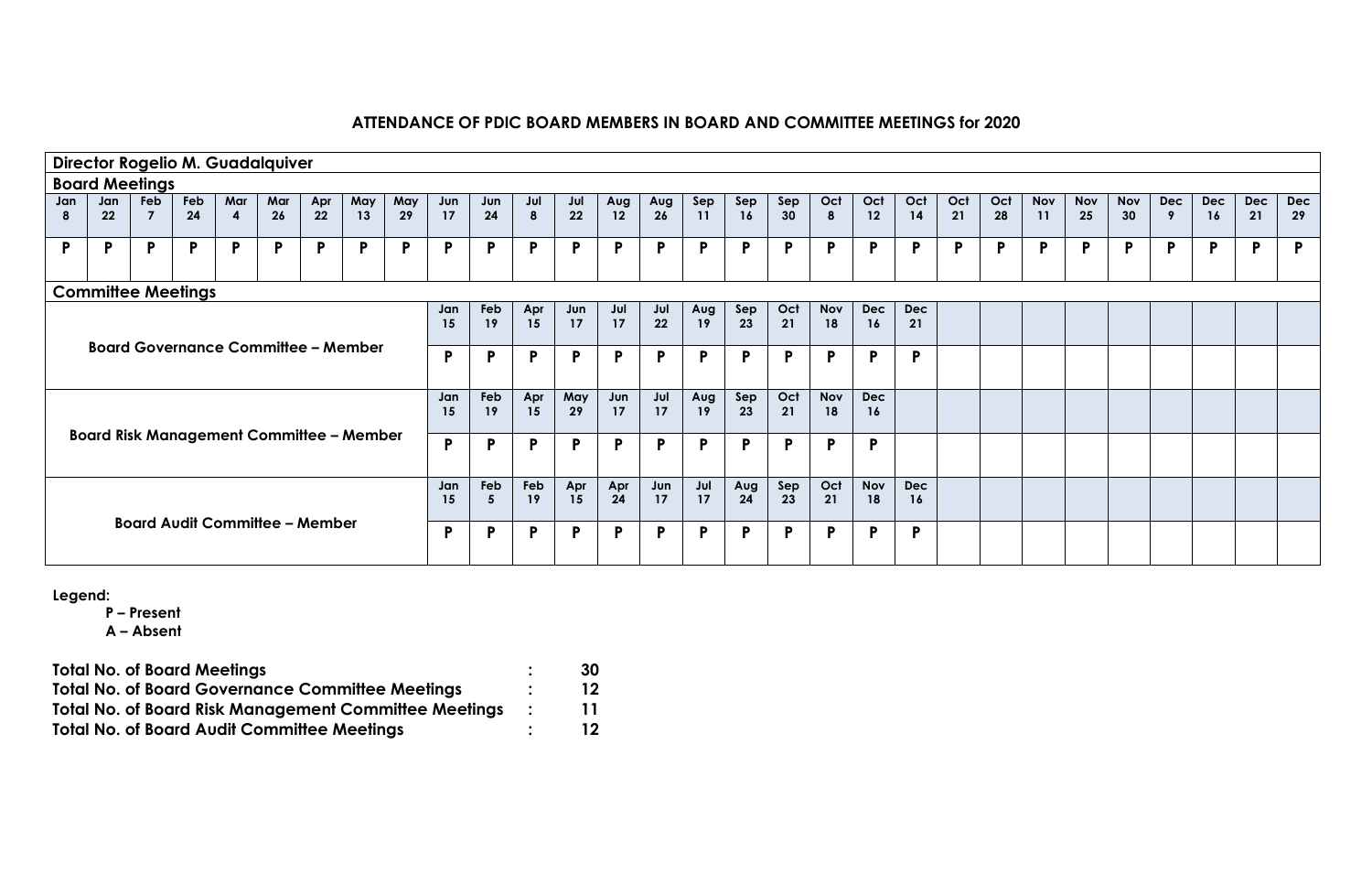|     |           | Director Eduardo M. Pangan |           |          |                                       |           |                                                 |           |           |           |           |           |           |           |           |           |           |                  |                  |                  |           |           |                  |                  |                  |                 |                  |     |                  |
|-----|-----------|----------------------------|-----------|----------|---------------------------------------|-----------|-------------------------------------------------|-----------|-----------|-----------|-----------|-----------|-----------|-----------|-----------|-----------|-----------|------------------|------------------|------------------|-----------|-----------|------------------|------------------|------------------|-----------------|------------------|-----|------------------|
|     |           | <b>Board Meetings</b>      |           |          |                                       |           |                                                 |           |           |           |           |           |           |           |           |           |           |                  |                  |                  |           |           |                  |                  |                  |                 |                  |     |                  |
| Jan | Jan<br>22 | Feb<br>$\overline{7}$      | Feb<br>24 | Mar<br>4 | Mar<br>26                             | Apr<br>22 | May<br>13                                       | May<br>29 | Jun<br>17 | Jun<br>24 | Jul       | Jul<br>22 | Aug<br>12 | Aug<br>26 | Sep<br>11 | Sep<br>16 | Sep<br>30 | Oct              | Oct<br>12        | Oct<br>14        | Oct<br>21 | Oct<br>28 | <b>Nov</b><br>11 | <b>Nov</b><br>25 | <b>Nov</b><br>30 | <b>Dec</b><br>9 | <b>Dec</b><br>16 | Dec | <b>Dec</b><br>29 |
|     |           |                            |           |          |                                       |           |                                                 |           |           |           | 8         |           |           |           |           |           |           | 8                |                  |                  |           |           |                  |                  |                  |                 |                  | 21  |                  |
| P   | P         | P                          | P         | P        | P                                     | P.        | $\mathbf{P}$                                    | P         | P         | P         | P         | P         | P         | P.        | P         | P         | P         | P.               | A                | P                | P         | P         | $\mathsf{P}$     | P                | P                | P               | P                | P   | A                |
|     |           | <b>Committee Meetings</b>  |           |          |                                       |           |                                                 |           |           |           |           |           |           |           |           |           |           |                  |                  |                  |           |           |                  |                  |                  |                 |                  |     |                  |
|     |           |                            |           |          |                                       |           |                                                 |           | Jan<br>15 | Feb<br>19 | Apr<br>15 | Jun<br>17 | Jul<br>17 | Jul<br>22 | Aug<br>19 | Sep<br>23 | Oct<br>21 | <b>Nov</b><br>18 | <b>Dec</b><br>16 | <b>Dec</b><br>21 |           |           |                  |                  |                  |                 |                  |     |                  |
|     |           |                            |           |          |                                       |           | <b>Board Governance Committee - Member</b>      |           | P         | P         | P         | P         | P         | P         | P         | P         | P         | P.               | P                | Þ                |           |           |                  |                  |                  |                 |                  |     |                  |
|     |           |                            |           |          |                                       |           |                                                 |           | Jan<br>15 | Feb<br>19 | Apr<br>15 | May<br>29 | Jun<br>17 | Jul<br>17 | Aug<br>19 | Sep<br>23 | Oct<br>21 | <b>Nov</b><br>18 | <b>Dec</b><br>16 |                  |           |           |                  |                  |                  |                 |                  |     |                  |
|     |           |                            |           |          |                                       |           | <b>Board Risk Management Committee - Member</b> |           | P         | P         | P         | P         | P         | P         | P         | P         | P         | P.               | A                |                  |           |           |                  |                  |                  |                 |                  |     |                  |
|     |           |                            |           |          |                                       |           |                                                 |           | Jan<br>15 | Feb<br>5  | Feb<br>19 | Apr<br>15 | Apr<br>24 | Jun<br>17 | Jul<br>17 | Aug<br>24 | Sep<br>23 | Oct<br>21        | <b>Nov</b><br>18 | <b>Dec</b><br>16 |           |           |                  |                  |                  |                 |                  |     |                  |
|     |           |                            |           |          | <b>Board Audit Committee - Member</b> |           |                                                 |           | P         | P         | P         | P         | P         | P         | P         | P         | P         | P.               | A                | Þ                |           |           |                  |                  |                  |                 |                  |     |                  |

**Legend:**

**P – Present**

| <b>Total No. of Board Meetings</b>                           | 28 |
|--------------------------------------------------------------|----|
| <b>Total No. of Board Governance Committee Meetings</b>      | 12 |
| <b>Total No. of Board Risk Management Committee Meetings</b> | 10 |
| <b>Total No. of Board Audit Committee Meetings</b>           |    |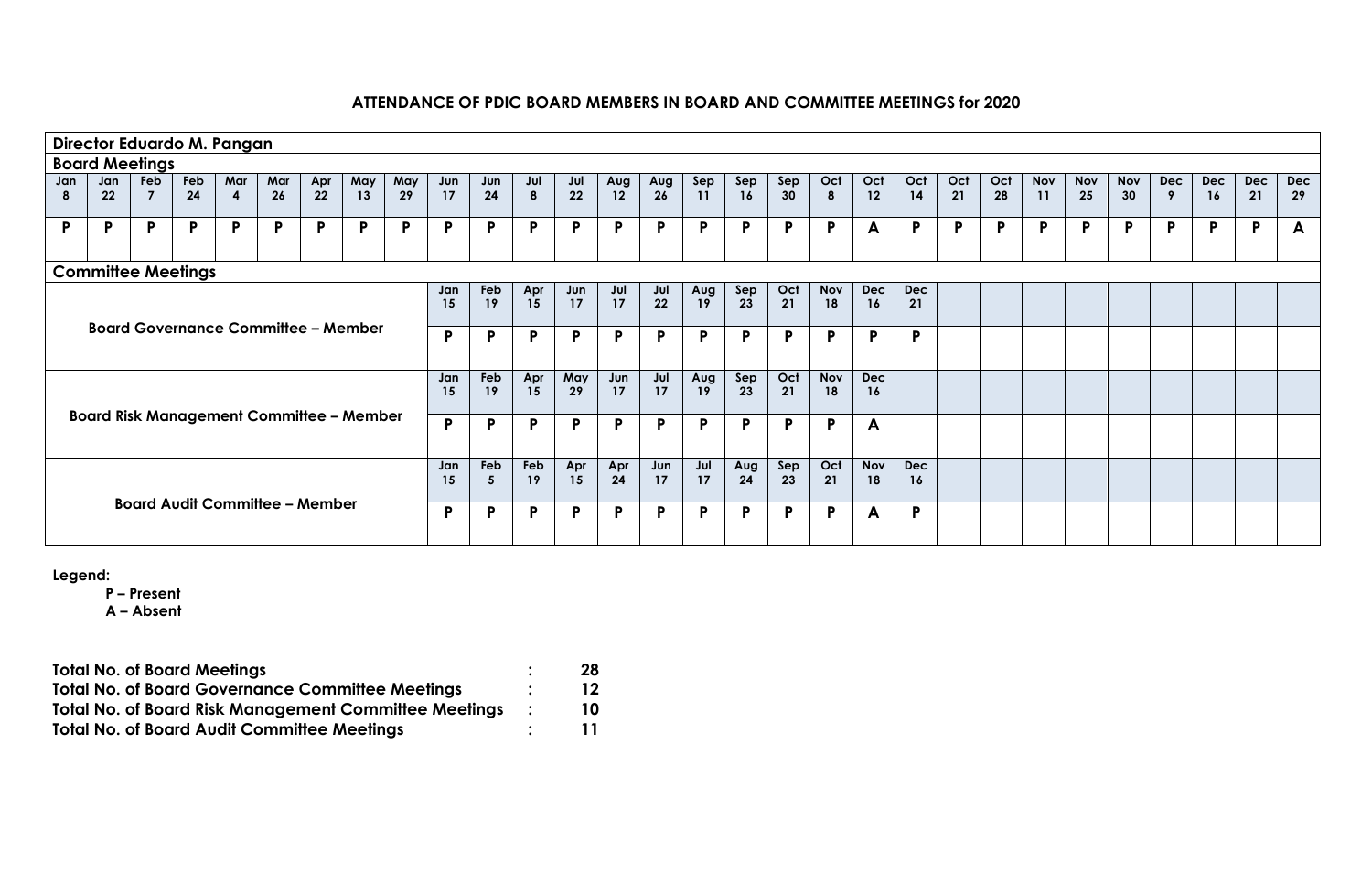|     |         |                       | Director Anita Linda R. Aquino* |                  |                                                 |     |     |     |     |     |              |              |     |     |     |     |     |            |            |            |     |     |            |            |            |     |     |     |            |
|-----|---------|-----------------------|---------------------------------|------------------|-------------------------------------------------|-----|-----|-----|-----|-----|--------------|--------------|-----|-----|-----|-----|-----|------------|------------|------------|-----|-----|------------|------------|------------|-----|-----|-----|------------|
|     |         | <b>Board Meetings</b> |                                 |                  |                                                 |     |     |     |     |     |              |              |     |     |     |     |     |            |            |            |     |     |            |            |            |     |     |     |            |
| Jan | Jan     | <b>Feb</b>            | <b>Feb</b>                      | Mar              | Mar                                             | Apr | May | May | Jun | Jun | Jul          | Jul          | Aug | Aug | Sep | Sep | Sep | Oct        | Oct        | Oct        | Oct | Oct | <b>Nov</b> | <b>Nov</b> | <b>Nov</b> | Dec | Dec | Dec | <b>Dec</b> |
|     | $22 \,$ |                       | 24                              | $\boldsymbol{4}$ | 26                                              | 22  | 13  | 29  | 17  | 24  | 8            | 22           | 12  | 26  | 11  | 16  | 30  | 8          | 12         | 14         | 21  | 28  | 11         | 25         | 30         | 9   | 16  | 21  | 29         |
| P   | P.      | P.                    | P                               | P.               | Ð                                               | P.  | P   | P.  | P   | P   | P            | $\mathsf{P}$ | N/A | N/A | N/A | N/A | N/A | N/A        | N/A        | N/A        | N/A | N/A | N/A        | N/A        | N/A        | N/A | N/A | N/A | N/A        |
|     |         |                       | <b>Committee Meetings</b>       |                  |                                                 |     |     |     |     |     |              |              |     |     |     |     |     |            |            |            |     |     |            |            |            |     |     |     |            |
|     |         |                       |                                 |                  |                                                 |     |     |     | Jan | Feb | Apr          | Jun          | Jul | Jul | Aug | Sep | Oct | <b>Nov</b> | <b>Dec</b> | <b>Dec</b> |     |     |            |            |            |     |     |     |            |
|     |         |                       |                                 |                  |                                                 |     |     |     | 15  | 19  | 15           | 17           | 17  | 22  | 19  | 23  | 21  | 18         | 16         | 21         |     |     |            |            |            |     |     |     |            |
|     |         |                       |                                 |                  | <b>Board Governance Committee - Member</b>      |     |     |     | P   | P   | $\mathsf{P}$ | P            | P   | P   | N/A | N/A | N/A | N/A        | N/A        | N/A        |     |     |            |            |            |     |     |     |            |
|     |         |                       |                                 |                  |                                                 |     |     |     |     |     |              |              |     |     |     |     |     |            |            |            |     |     |            |            |            |     |     |     |            |
|     |         |                       |                                 |                  |                                                 |     |     |     | Jan | Feb | Apr          | May          | Jun | Jul | Aug | Sep | Oct | <b>Nov</b> | <b>Dec</b> |            |     |     |            |            |            |     |     |     |            |
|     |         |                       |                                 |                  |                                                 |     |     |     | 15  | 19  | 15           | 29           | 17  | 17  | 19  | 23  | 21  | 18         | 16         |            |     |     |            |            |            |     |     |     |            |
|     |         |                       |                                 |                  | <b>Board Risk Management Committee - Member</b> |     |     |     | P   | P   | <b>P</b>     | P            | P   | P   | N/A | N/A | N/A | N/A        | N/A        |            |     |     |            |            |            |     |     |     |            |
|     |         |                       |                                 |                  |                                                 |     |     |     |     |     |              |              |     |     |     |     |     |            |            |            |     |     |            |            |            |     |     |     |            |
|     |         |                       |                                 |                  |                                                 |     |     |     | Jan | Feb | Feb          | Apr          | Apr | Jun | Jul | Aug | Sep | Oct        | <b>Nov</b> | <b>Dec</b> |     |     |            |            |            |     |     |     |            |
|     |         |                       |                                 |                  |                                                 |     |     |     | 15  | -5  | 19           | 15           | 24  | 17  | 17  | 24  | 23  | 21         | 18         | 16         |     |     |            |            |            |     |     |     |            |
|     |         |                       |                                 |                  | <b>Board Audit Committee - Member</b>           |     |     |     | P   | P   | P            | P            | P   | P   | P   | N/A | N/A | N/A        | N/A        | N/A        |     |     |            |            |            |     |     |     |            |
|     |         |                       |                                 |                  |                                                 |     |     |     |     |     |              |              |     |     |     |     |     |            |            |            |     |     |            |            |            |     |     |     |            |

**Legend:**

**P – Present**

**A – Absent**

**Total No. of Board Meetings : 13 Total No. of Board Governance Committee Meetings : 6 Total No. of Board Risk Management Committee Meetings : 6 Total No. of Board Audit Committee Meetings : 7**

**\*member of the PDIC Board until 29 July 2020.**